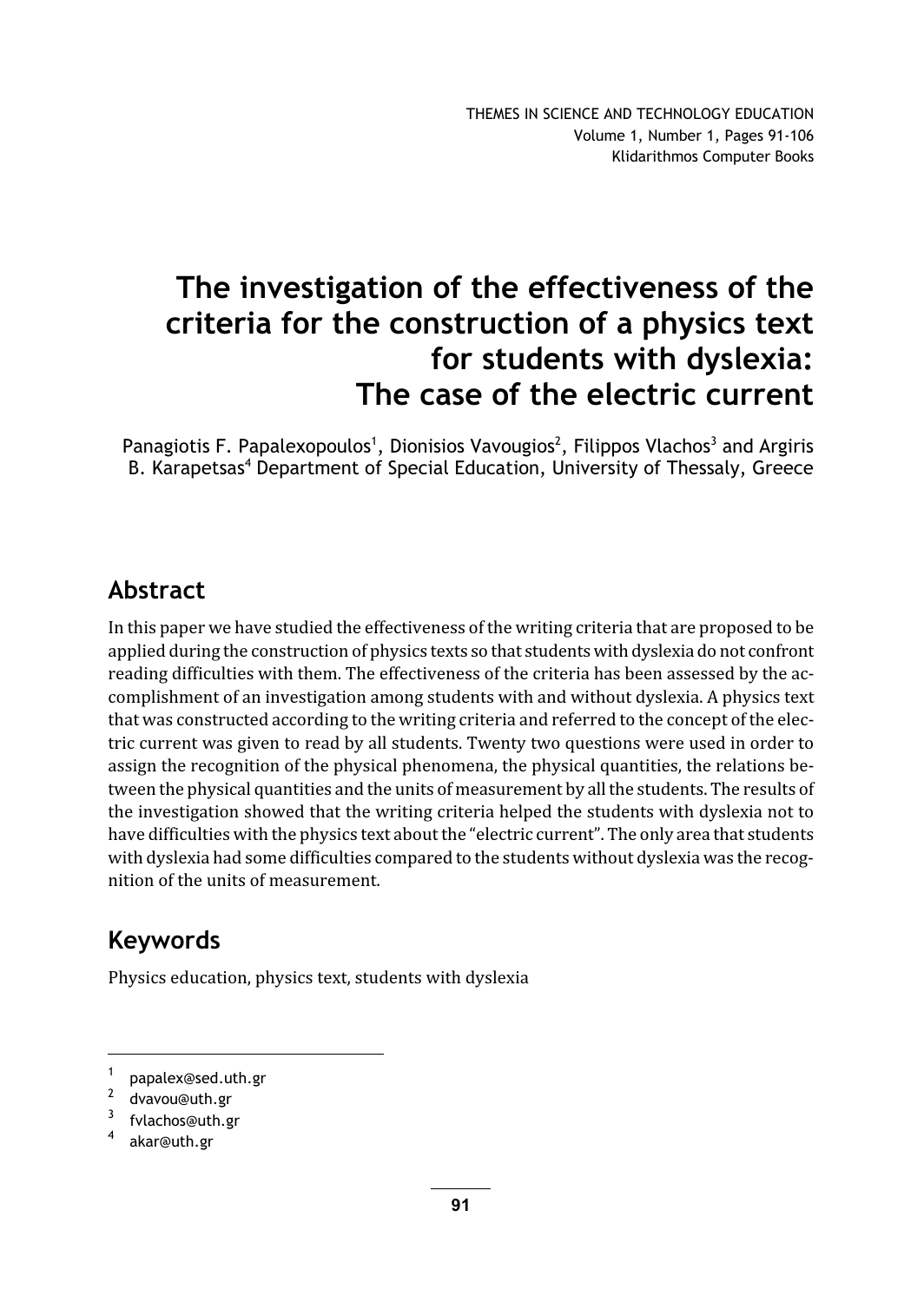#### **Introduction**

Developmental dyslexia is defined as a specific impairment in reading and spelling abilities. According to the discrepancy definitions, the reading achievement of students with developmental dyslexia falls substantially below that generally expected for the students' chronological age, intelligence, and learning opportunities (Critchley, 1970; World Health Organization, 1993; American Psychiatric Association, 1994). The oral reading of students with developmental dyslexia is characterized by distortions, substitutions or omissions. In general, the oral or silent reading is characterized by slowness and errors in comprehension (American Psychiatric Association, 1994). Over the last twenty years, researchers have converged on the idea that developmental dyslexia (henceforth, dyslexia) results from a specific impairment of phonological representations (Bradley & Bryant, 1983; Padeliadou, 2000; Snowling, 2000). According to the "phonological" theory, a dysfunction in some peri-sylvian areas of the left hemisphere of dyslexic individuals is the cause of a deficit of phonological representations or processes, which provokes difficulty with the learning of grapheme-phoneme rules, hence with reading. However, parallel work has emphasised that dyslexics may have more general deficits in the auditory, visual and motor domains. This work gave rise to a temporal auditory processing theory of dyslexia (Tallal, Miller & Fitch, 1993), a visual/magnocellular theory (Stein & Walsh, 1997), and an automaticity/cerebellar theory (Nicolson, Fawcett & Dean, 2001), respectively. The above mentioned theories are compatible with the idea that a phonological deficit is a direct cause of dyslexia, but challenge the specificity of such a deficit. It is hypothesised that the phonological defect itself results from a more general auditory impairment (Tallal et al., 1993) or from a motor (articulatory) dysfunction (Nicolson, Fawcett & Dean, 2001); the visual deficit is also proposed as an additional source of reading difficulties (Demb, Boynton & Heeger, 1998; Livingstone, Rosen, Drislane & Galaburda, 1991; Stein & Walsh, 1997; Vidyasagar, 2004). The above hypotheses support a biological cause for dyslexia while according to previous research children with dyslexia in conjuction to phonemic difficulties present a number of other difficulties in skills related to the velocity of elaborating information, movement, memory, orientation, balance, measurement of time and visual processing especially form discrimination and visual processing speed. These difficulties could explain the visual difficulties such as unstable binocular vision and unsteady fixation when reading and might result in visual confusion of letter order, which can lead to poor memory of the visual form of words (Vlachos, 2002).

In general, the characteristics of adolescents with dyslexia, ages 13-17, are different and vary from quite simple to more complicated ones (Moragne, 1997). As children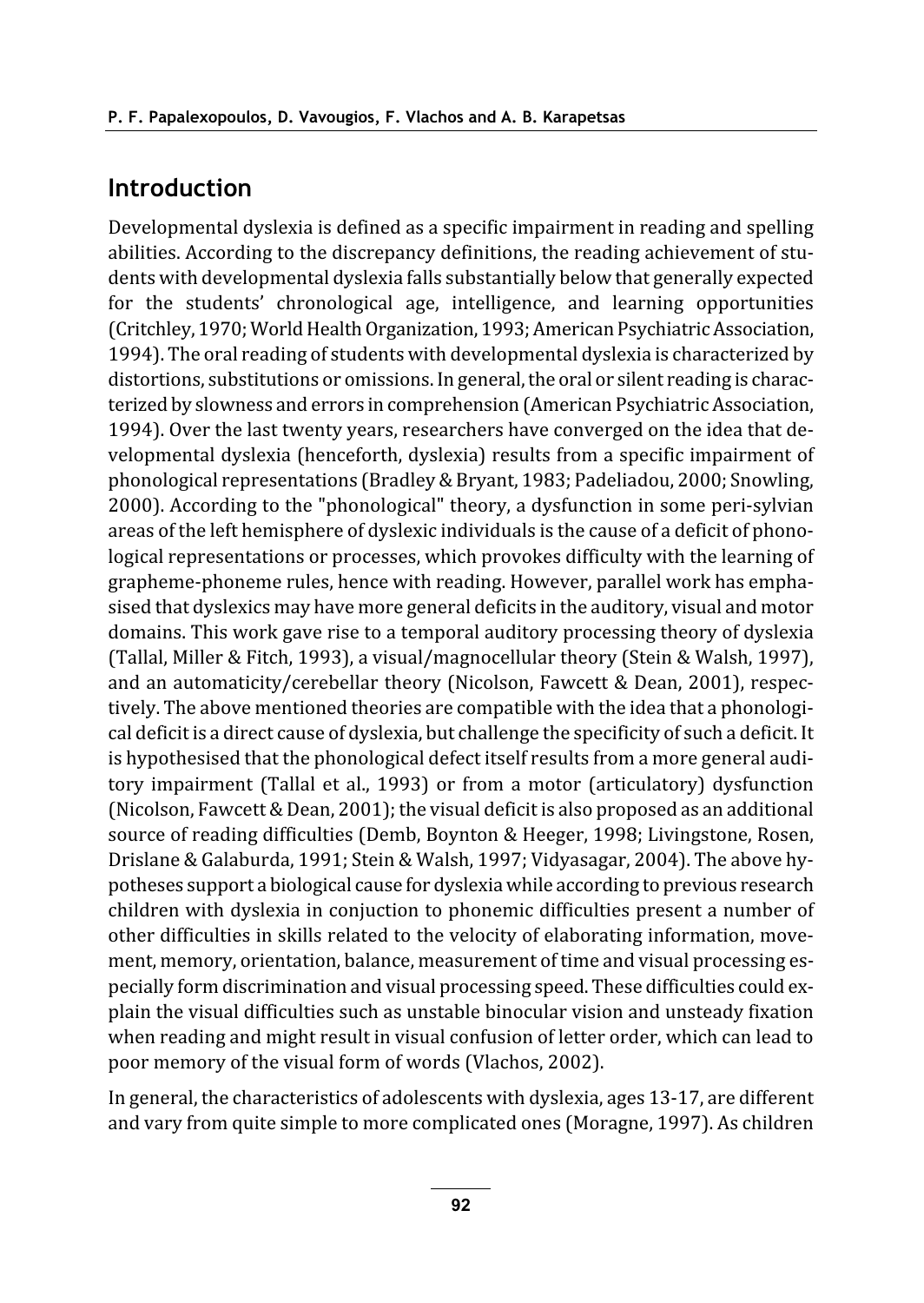approach adolescence they may learn to read words accurately, but they will not be fluent or automatic because their phonological deficit still exists. Although these older students may recognise the words, their reading is less automatic, more effortful and slower (Shaywitz & Shaywitz, 2005). The results of various studies (Moats, 1996) indicate that the adolescents with dyslexia make the same errors during the reading process as younger students do. According to an investigation (Goulandris et al., 2000) about the dyslexia as a form of specific language impairment, adolescents with dyslexia perform as well as those with persistent oral language impairments. Other investigations (Fawcett & Nicolson, 1995) on students with dyslexia (ages 8, 13 and 17) found that their achievement in sound categorisation and phoneme deletion is significantly worse than that of students without dyslexia. As for the memory of children with dyslexia, ages 8-14, the results of an investigation (Nelson & Warrington, 1980) showed specific deficit in the short-term memory storage, the long-term memory storage and the semantic memory storage (this term refers to the memory of meanings, understandings, and other generalized knowledge that does not involve memory of a specific event). Moreover, experiment results (Brady, 1986) showed that the developmental and individual differences in verbal memory span are related to the phonological processes. Other research evidence (Ackerman & Dykman, 1993) from testing children, ages 7-12, showed that the differences between readers with dyslexia and adequate readers in running memory span and serial memory span are distinguishable. Recent analyses conclusions (Howes et al., 2003) support that serial memory and abstract visual-spatial memory performance of students with dyslexia is poorer than that of students without reading disabilities.

Levine (1990) states that abstract/verbal concepts and ideas are the most difficult kinds of concepts for dyslexics because they are thought about in words instead of pictures and cannot be seen, touched, heard, tasted, or smelled. According to Shaywitz, persons with dyslexia have "a reliance on context to discern the meaning of what is read" (Shaywitz, 2003). Since the automatic route to reading is unavailable to the person with dyslexia the act of decoding one word relies heavily on its relationship to all the surrounding words. Consequently, if she/he is to identify many of the words on the page, she/he must pause and rely on the support of her/his higher-level thinking skills. She/He must survey the context and get to the word's meaning by this slower and more indirect pathway (Shaywitz, 2003).

In the light of the above it seems that the reading process of adolescents with dyslexia is not automatic and their mnemonic ability is poorer than the students without dyslexia. This means that they may have problems retaining the meaning of text when reading at speed or fail to recall learned facts. Therefore the physics texts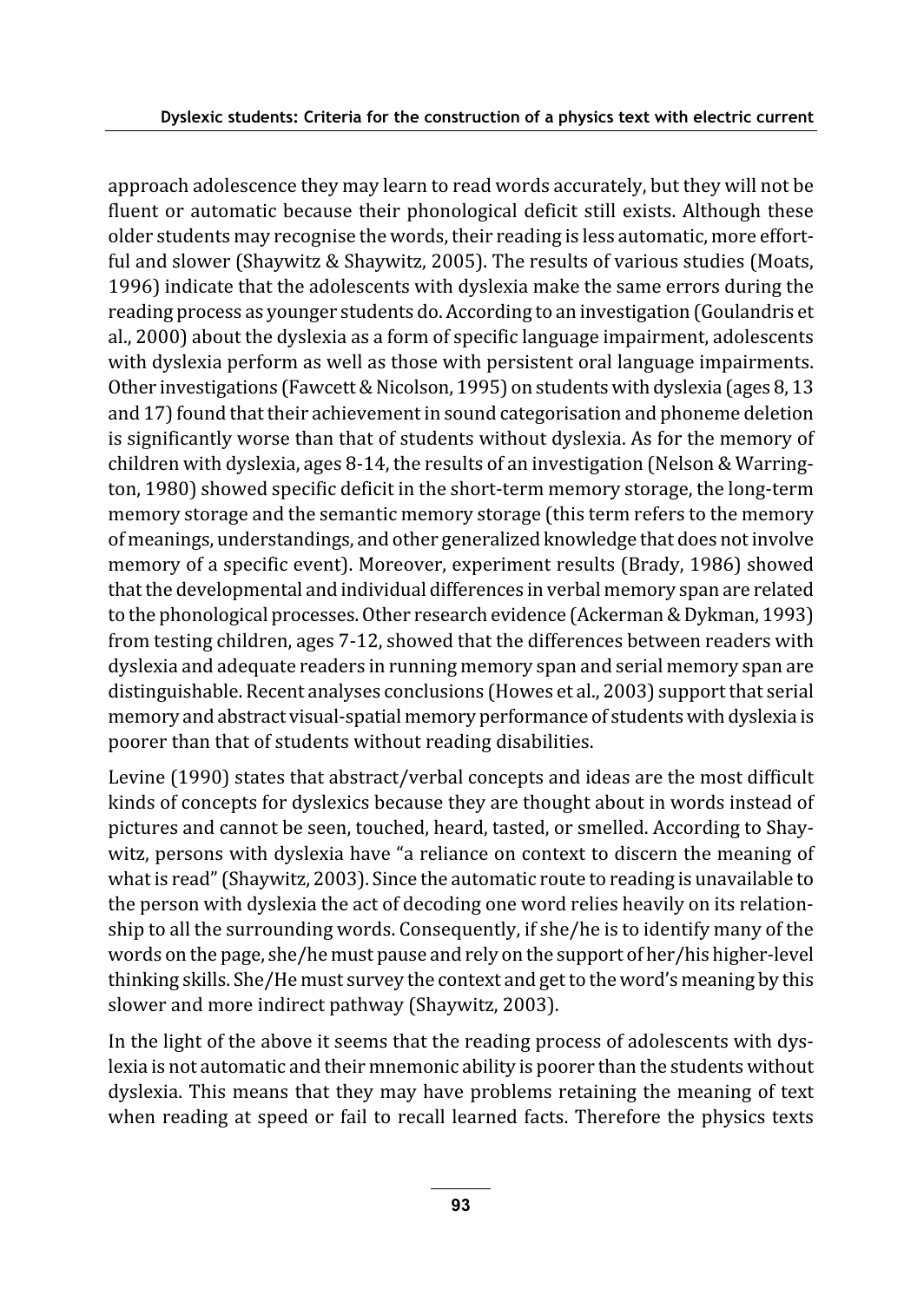should be written in such a way as to be read without any difficulties by students with dyslexia. The following four criteria have been proposed (Papalexopoulos et al., 2006) in order to be applied to the construction of physics texts.

Criterion 1: The verbal part of the text should include words that are familiar to students with dyslexia in order to recognise them easily and overcome their poor memory abilities (Ornstein & Carstensen, 1991; Nelson & Warrington, 1980; Howes et al., 2003).

**Criterion 2:** The information of the verbal part should be contained in the pictorial part as well, so that both hemispheres of the brain of students with dyslexia to be stimulated (Bakker, 1992). In the case of words that symbolise difficult physical concepts, the optical representation of the basic elements of these concepts is a proposed solution (McCoy, 1988).

**Criterion 3:** The pictures of the text should be simple and explicit so that students with dyslexia not to encounter reading problems (Reid et al., 1983; Seitz & Scheerer, 1983; Rakow & Gee, 1987). The pictures should have the following characteristics: a) The rough drawing is preferred instead of the photos and it should explain the information that is included in the verbal part of the questions (Drewniak & Kunz, 1992). b) The difference between dimensions of the represented objects and those in nature should be minimum (Newton, 1984). c) The symbols of physical quantities that represent more than one meaning should be clear (Stylianidou et al., 2000).

**Criterion 4:** The organisation and presentation of the information included in the verbal and the pictorial part of the text should have the following characteristics: a) Information should be organised in such a way as to emphasise the basic concepts of the text; therefore, the students' brain keeps the concepts in the long-term memory as high important information (Ornstein & Carstensen 1991; Fields, 2005). b) If possible, the information should be represented in alternative forms such as tables of data, diagrams, and so on (McCoy, 1988; Trott, 2003).

The above mentioned writing criteria have been applied to the construction of a physics text (Papalexopoulos et al., 2006) concerning the theoretical description of the physical quantity of electric current which is taught in the 11th grade. The information included in the text refers to the physical quantity of the electric current, the units of measurement of the electric current and the electric charge, the amperemeter, its operation and connection in an electric circuit, the electric charge conservation principle, the concepts of node and branch in an electric circuit, the Kirchoff's 1<sup>st</sup> rule and its experimental verification. The verbal part of the text was constructed according to Criterion 1, (i.e. using words familiar to students with dyslexia). This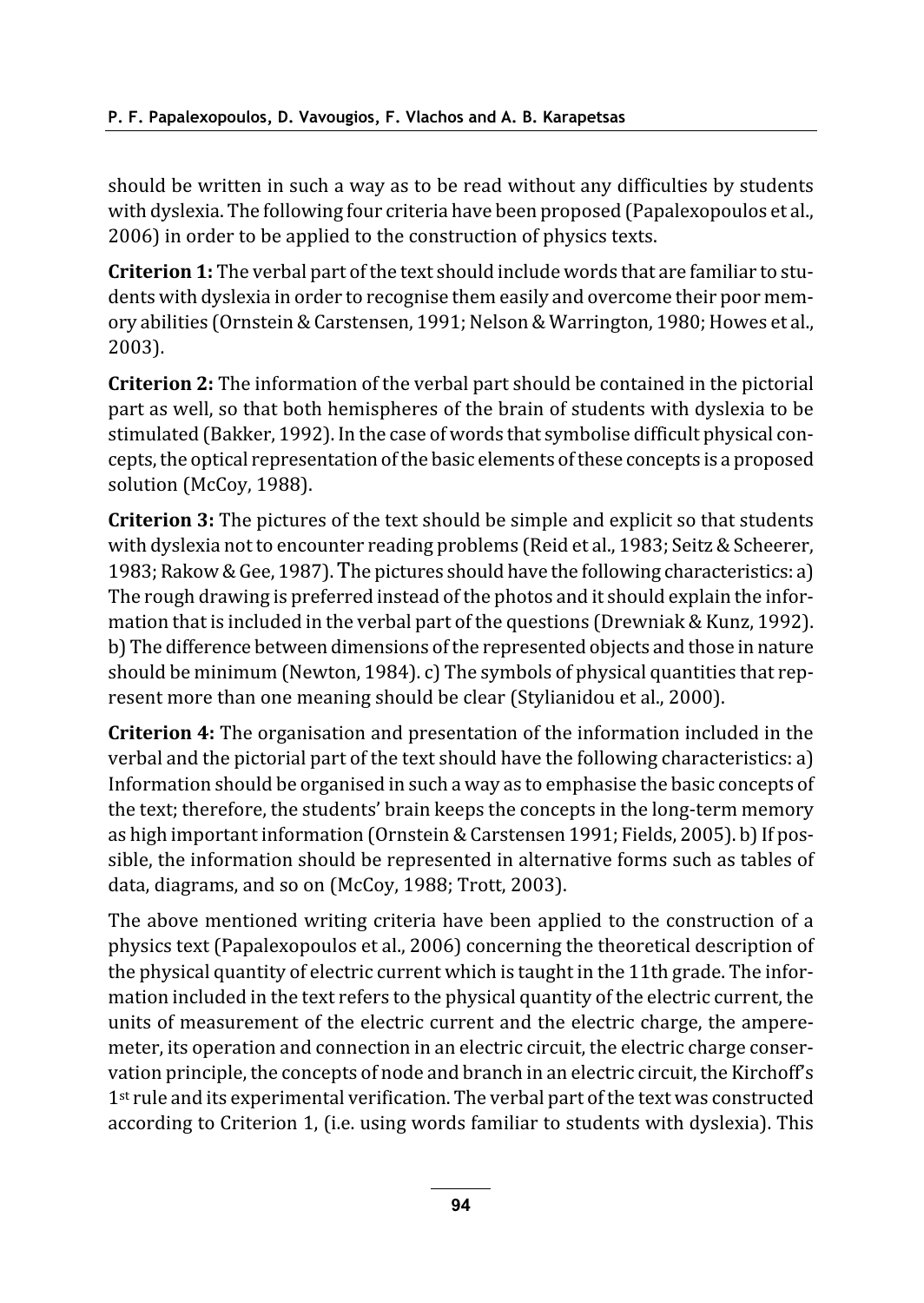was achieved by using already mentioned words in previous sections of the "electric" current" in the school textbook. The words that were taken into account were the "term-words", (i.e., words with a special meaning in physics different than in everyday life). The text was written by using "term-words" that could be found quite frequently in the school textbook. As for the design of the pictorial part of the text, the parts of the text that were accompanied by pictures were chosen according to Criterion 2. The parts of the text that described basic physical quantities were accompanied with pictures because the physical phenomena are studied by the use of these quantities (Serway & Jewett, 2004). The parts of the text that included "term-words", which were difficult for the students to understand, were accompanied with pictures too. The designation of the pictures was done in such a way as to represent the objects according to Criterion 3, (i.e., the dimensions of the objects, the symbols of the physical quantities etc). The organisation and presentation of the information that was included in the verbal and pictorial part of the text were realised by using Criterion 4. Concepts that describe the "electric current" did not seem appropriate to be presented in alternative forms like tables and diagrams; therefore, the way of presenting the information in the verbal or pictorial part of the text has not been modified. The changes made into the text related to the emphasis of the basic concepts that described the physical phenomenon of the electric current and the relevant physical laws, considering that bold letters in the text enable students with dyslexia to read without difficulties (Ornstein & Carstensen, 1991; Fields, 2005).

# **Research questions**

This preliminary study aimed to assess the effectiveness of the above mentioned writing criteria in physics text about the electric current, ensuring that it was readable and easily understood by the students with dyslexia. The effectiveness was assessed through an experimental research regarding students with and without dyslexia in order to identify the specific problems students in the two groups encountered with the particular text.

The lack of previous research results did not help us to form particular hypotheses in this study; instead, we phrased the following research questions: a) Do students with dyslexia recognize the physical phenomena which are described in the constructed physics text, in the same level as students without dyslexia? (Question I). b) Do students with dyslexia recognize the physical quantities which are described in the constructed physics text in the same level as students without dyslexia? (Question II). c) Do students with dyslexia recognize the relations between the physical quantities which are described in the constructed physics text in the same level as students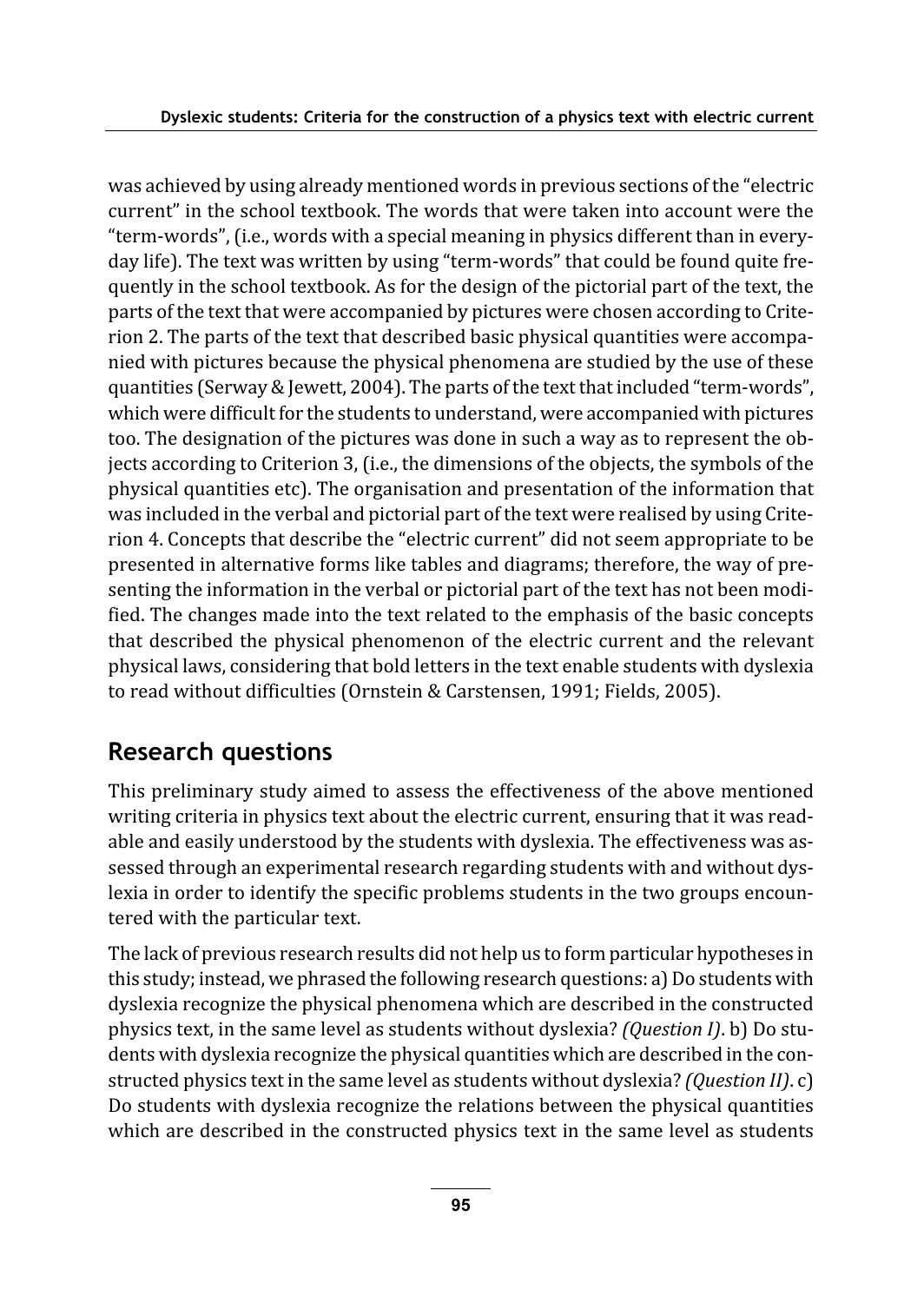without dyslexia? (Question III). d) Do students with dyslexia recognize the units of measurement of the physical quantities which are described in the constructed physics text in the same level as students without dyslexia? (Question IV). e) Are there any differences among students with dyslexia in recognizing the physical phenomena, the physical quantities, their relations and the units of measurement and do the students with and without dyslexia have difficulties in recognizing these categories? (Question  $V$ ).

### Method

#### **Participants**

Three students with dyslexia (two boys, Manolis and Leo, and one girl, Christine) and three students without dyslexia (two boys, Apostolis and Costas, and one girl, Helene) participated in this study. Students with dyslexia were matched with students without dyslexia in terms of age, sex, IQ, and their previous achievement in physics from their school teachers. The participants were attending the 11th grade. Manolis, Leo and Christine were diagnosed as having dyslexia by a group of specialists in a psycho-medical childhood centre in Athens, Greece. The mean chronological age of the students with dyslexia was  $16.6$  (SD=0.2) and their average IQ, according to the Greek version of the WISC-III test, was 100.80 (SD=1.7). The average chronological age of the students without dyslexia was 16.4 (SD=0.1) and their average IQ, according to the Greek version of the WISC-III test, was 101.35 (SD=1.6).

#### Procedure and evaluation instruments

As we have stated above, the characteristics of adolescents with dyslexia vary from simple to complicated (Moragne, 1997). Preliminary systematic observations were conducted in order to define difficulties between students with and without dyslexia in terms of reading and understanding a physics text. The observations occurred during the instruction of physics at the 10th and at the 11th grade until the conduction of the procedure that related to the reading and understanding of the constructed physics text. We assigned students comprehension of the physics textbook according to their answers to the relevant questions of the textbook. These questions examined: a) recognition of physical phenomena (12 questions), b) recognition of physical quantities (36 questions), c) recognition of relations between the physical quantities (21 questions), and d) recognition of units of measurement (7 questions). An example of a sheet of observations and some examples of questions that examined the recogni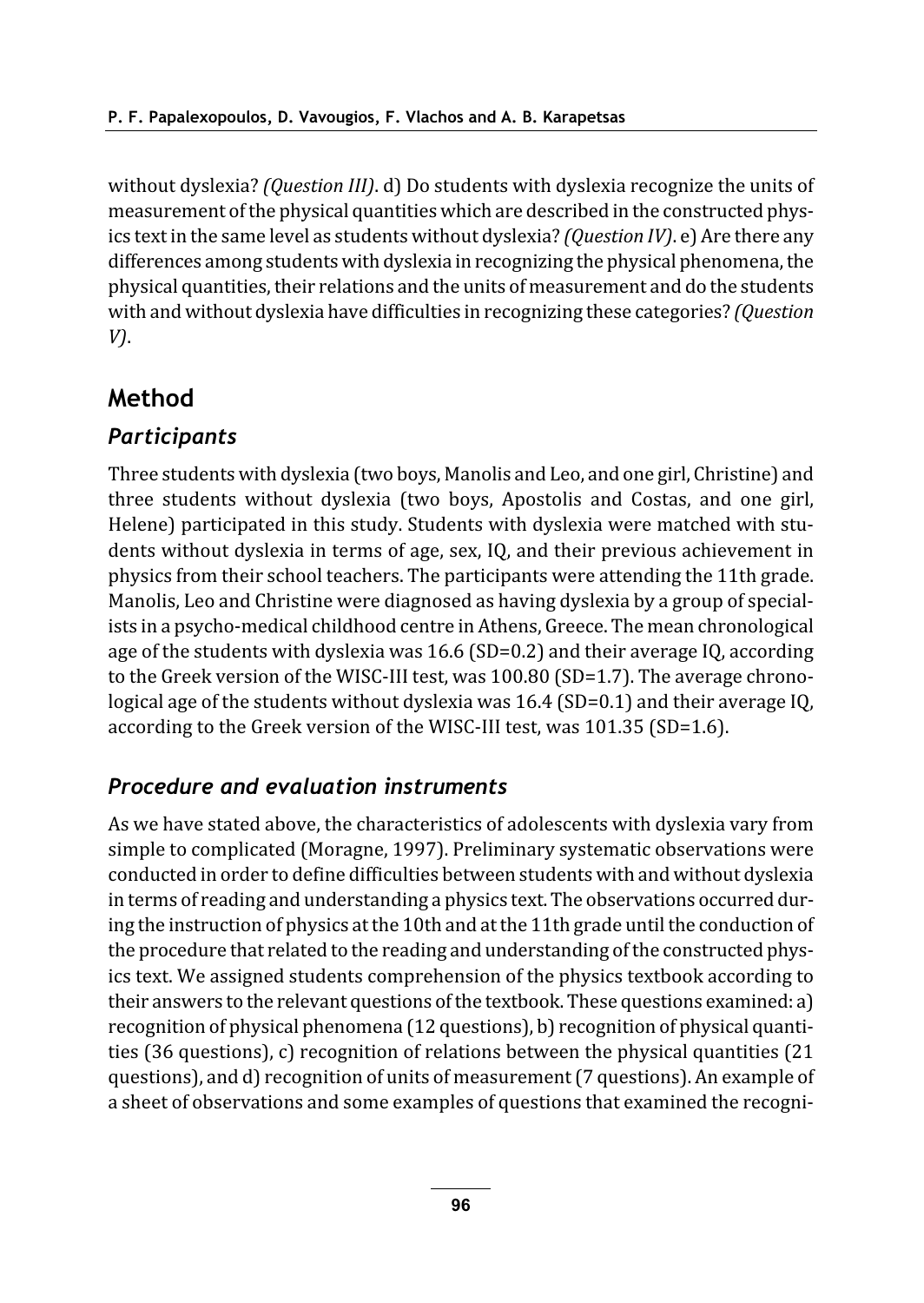tion of the physical quantities, the relations between the physical quantities and the units of measurement are presented in Figure 1.

|                                        | Questions                                                                                                                                                                                                                | Manolis | Leo | Christine | Apostolis |  | Costas Helene |  |
|----------------------------------------|--------------------------------------------------------------------------------------------------------------------------------------------------------------------------------------------------------------------------|---------|-----|-----------|-----------|--|---------------|--|
| Recognition of the physical quantities |                                                                                                                                                                                                                          |         |     |           |           |  |               |  |
| 1                                      | Write two examples which<br>show that force is a vectorial<br>physical quantity                                                                                                                                          |         |     |           |           |  |               |  |
| 2                                      | Write the direction of the re-<br>sultant of two forces with<br>opposite directions                                                                                                                                      |         |     |           |           |  |               |  |
| 3                                      | An object moves along a<br>straight direction having a<br>constant velocity. What are<br>the characteristics of the re-<br>sultant of the forces acting on<br>the object                                                 |         |     |           |           |  |               |  |
|                                        | Recognition of the relations between the physical quantities                                                                                                                                                             |         |     |           |           |  |               |  |
| 4                                      | Write the relation that de-<br>scribes the second law of<br>Newton                                                                                                                                                       |         |     |           |           |  |               |  |
| 5.                                     | The acceleration of an object<br>produced by a force is a) pro-<br>portional to the square of the<br>force, b) proportional to the<br>force, c) independent of the<br>force, d) inversely propor-<br>tional to the force |         |     |           |           |  |               |  |
|                                        | Recognition of the units of measurement                                                                                                                                                                                  |         |     |           |           |  |               |  |
| 6                                      | Write the units of measure-<br>ment of the physical quanti-<br>ties presented in the second<br>law of Newton                                                                                                             |         |     |           |           |  |               |  |
| 7                                      | The unit of measurement of a<br>force is a) 1kg m/s, b) 1kg<br>$m/s2$ , c) 1kg m, d) 1kg s <sup>2</sup> /m                                                                                                               |         |     |           |           |  |               |  |
|                                        | Total                                                                                                                                                                                                                    |         |     |           |           |  |               |  |

Figure 1. Sheet of observations for definition of the students' comprehension of the theory of forces in the physics textbook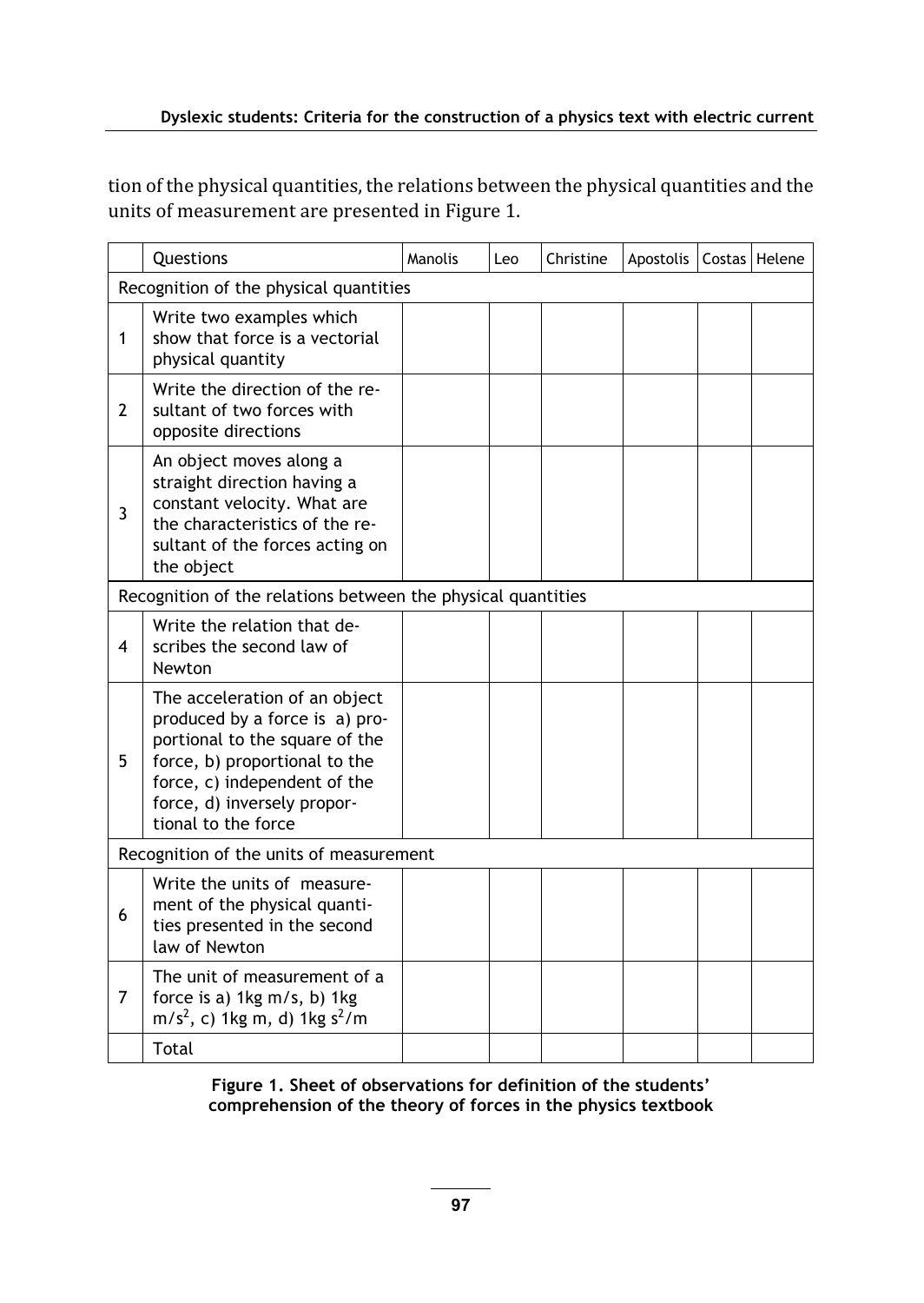The results of the observations (see Table 1) show that the students with dyslexia in comparison to the students without dyslexia had difficulties in recognising successfully the physical phenomena, the physical quantities, the relations between the physical quantities and the units of measurement of the physical quantities that were described in the text of the physics textbook. More precisely, according to Table 1, from the 228 questions (76 questions of the physics textbook x 3 students) students with dyslexia correctly answered 80.3% in contrast to the 94.7% of the students without dyslexia. The students with dyslexia had more difficulties in recognising correctly every category of the physics text than the students without dyslexia (see Table 1). For example, in recognising the physical quantities, 39.5% of the students' with dyslexia gave correct answers, while the students without dyslexia achieved a percentage of 44.7%.

| Categories<br>of recognition                    | Students'<br>with dyslexia<br>correct answers |             |     | Students' without<br>dyslexia correct<br>answers | Questions of the<br>physics textbook |           |  |
|-------------------------------------------------|-----------------------------------------------|-------------|-----|--------------------------------------------------|--------------------------------------|-----------|--|
|                                                 | f                                             | rf $(\%)^*$ | f   | rf $(\%)^*$                                      | f                                    | rf $(\%)$ |  |
| Physical phenomena                              | 30                                            | 13.2        | 36  | 15.8                                             | 72                                   | 15.8      |  |
| Physical quantities                             | 90                                            | 39.5        | 102 | 44.7                                             | 216                                  | 47.4      |  |
| Relations between<br>the physical<br>quantities | 48                                            | 21.1        | 57  | 25.0                                             | 126                                  | 27.6      |  |
| Units of<br>measurements                        | 15                                            | 6.6         | 21  | 9.2                                              | 42                                   | 9.2       |  |
| Total                                           | 183                                           | 80.3        | 216 | 94.7                                             | 456                                  | 100.0     |  |

Table 1. Distribution of the students' correct answers to the questions of the physics textbook as to the categories of recognition

The relevant frequencies have been estimated as to the total number (228) of the questions of the physics textbook (76 questions of the textbook x 3 students) that were used to find the students' difficulties in recognising the defined categories.

Students' reading of the physics text occurred two weeks before teaching of the subject in the science class. The procedure of reading was decided to be implemented prior to teaching in order to avoid the development of any knowledge related to the subject matter of the text. Besides this, the procedure took place as close to the date of teaching the subject matter so that the students would not have any questions about the content of the text that related to prerequisite knowledge.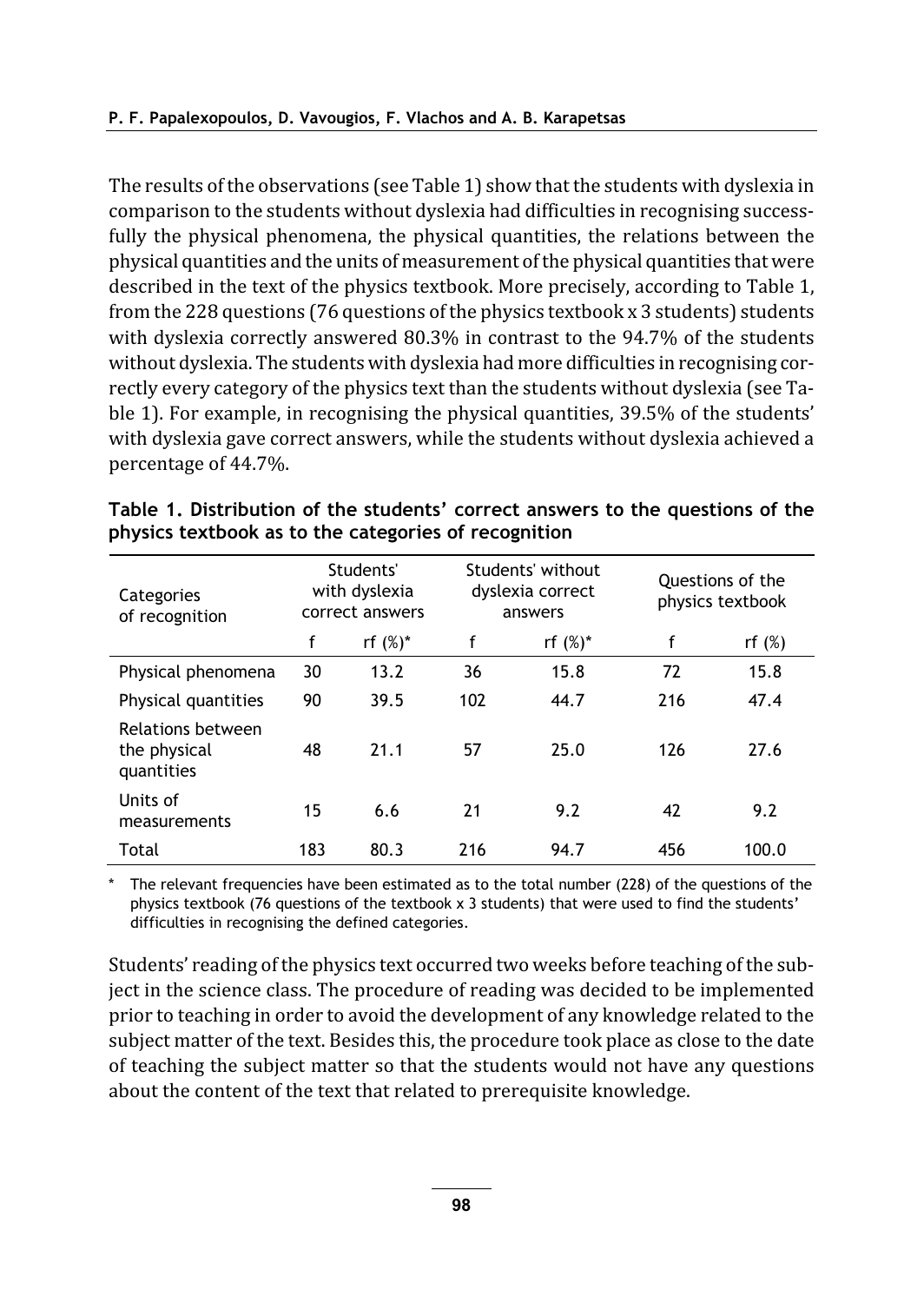In order to examine the comprehension of the physics text by the six students we have developed a series of questions. The purpose of the questions was to examine students' comprehension of the physics text. Therefore students were told that they could read the text while answering the questions. The 22 questions examined the recognition of i) the physical phenomena (7 questions), ii) the physical concepts (8 questions), iii) the relations between the physical concepts (3 questions) and iv) the units of measurement of the physical quantities (4 questions). We also read the questions aloud to the students with dyslexia in order to avoid any misunderstanding. The following question is indicative of the questions used in order to examine students' recognition of the unit of measurement of the electric current "1 ampere (A)". "Is the following true or false question: 1 A is the electric charge that flows through a crosssection of a metallic pipe in 1 sec in case that the electric current is 1 A."  $\,$ 

## Results and discussion

Table 2 presents the distribution of students' wrong answers to the questions of the constructed physics text as to the categories of the recognition. As can be seen in the table, only one student with dyslexia (Leo) did not answer correctly one of the questions that examined the recognition of the physical phenomenon of the electric

|                                              | Students with<br>dyslexia   |           | Students without<br>dyslexia |           |                                      |           |
|----------------------------------------------|-----------------------------|-----------|------------------------------|-----------|--------------------------------------|-----------|
| Categories<br>of recognition                 | Wrong<br>answers/Questions* |           | Wrong<br>answers/Questions*  |           | Total number of<br>answers/Questions |           |
|                                              | f                           | rf $(\%)$ | f                            | rf $(\%)$ | f                                    | rf $(\%)$ |
| Physical phenomena                           | 1/21                        | 4.8       | 0/21                         | 0         | 21                                   | 31.8      |
| Physical quantities                          | 3/24                        | 12.5      | 1/24                         | 4.2       | 24                                   | 36.4      |
| Relations between the<br>physical quantities | 1/9                         | 11.1      | 3/9                          | 33.3      | 9                                    | 13.6      |
| Units of measurements                        | 4/12                        | 33.3      | 1/12                         | 8.3       | 12                                   | 18.2      |
| Total                                        | 9/66                        | 13.6      | 5/66                         | 7.6       | 66                                   | 100.0     |

Table 2. Distribution of the students' wrong answers to the questions of the constructed physics text as to the categories of the recognition

The frequencies of the answers for every category of recognition corresponds to the total number of the relevant answers for all the students with dyslexia or for all the students without dyslexia e.g. 3 answers which examine the students' recognising of the relations between the physical quantities  $x$  3 students with dyslexia = 9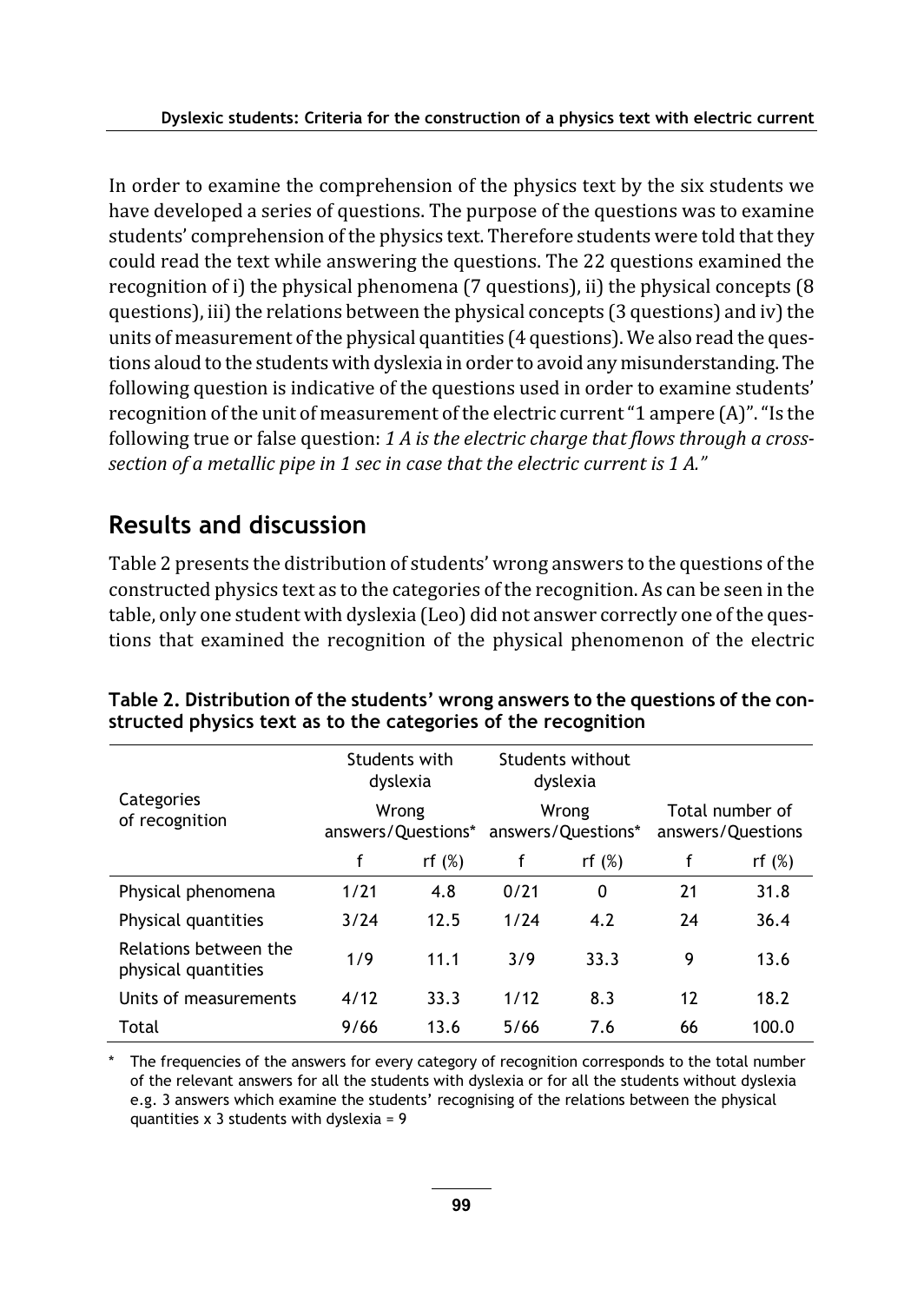current which flows through a metallic pipe. As for the students without dyslexia, we noticed that all participants answered correctly the relevant questions about the physical phenomena. According to this data, the answer to our first research question is that the students with dyslexia recognised the physical phenomena described in the physics text equivalently with the students without dyslexia.

As far as the students' with dyslexia ability to recognise the physical concepts described in the physics text concerns, we noticed that Christine did not answer correctly two of the questions that examined the procedure of measuring the electric current. Manolis also did not answer the question concerning the definition of branch in an electric circuit. Within the students without dyslexia, only Costas failed to answer the question concerning the cross-sections of a metallic pipe. We consider that these wrong answers of the students with and without dyslexia do not imply a reading difficulty or difficulties in recognising the physical quantities described in the text. Taking into account the data of Table 2 (12.5% wrong answers by the students with dyslexia and 4.2% wrong answers by the students without dyslexia), the answer to question II is that the students with dyslexia recognised the physical quantities described in the physics text in an analogous level as the students without dyslexia.

The analysis of the students' with dyslexia answers concerning the relations between the physical quantities which describe the relevant physics phenomena indicated that Christine did not answer correctly only one question. The specific question about the conservation of the electric charge during its flow through the cross-sections of a metallic pipe was not also been answered correctly by two students without dyslexia, Costas and Helene. Helene did not answer correctly the question about the stability of the electric current across a metallic pipe as well. According to this (11.1% wrong answers by the students with dyslexia and 33.3% by the students without dyslexia), the answer in our third research question is that the students with dyslexia recognised more relations between the physical quantities than the students without dyslexia did. Although this seems to be paradoxical, we consider that the small number of questions related to the recognition of the relevant category does not allow any claims for generalisations. The high (88.9%) percentage of correct answers students with dyslexia gave suggests that those students identified effectively the relations between the physical quantities described in the physics text.

Concerning the recognition of the units of measurement of the physical quantities by the students with dyslexia, our analysis showed that Leo did not answer correctly most of the relevant questions (3 wrong answers to 4 questions). Manolis also did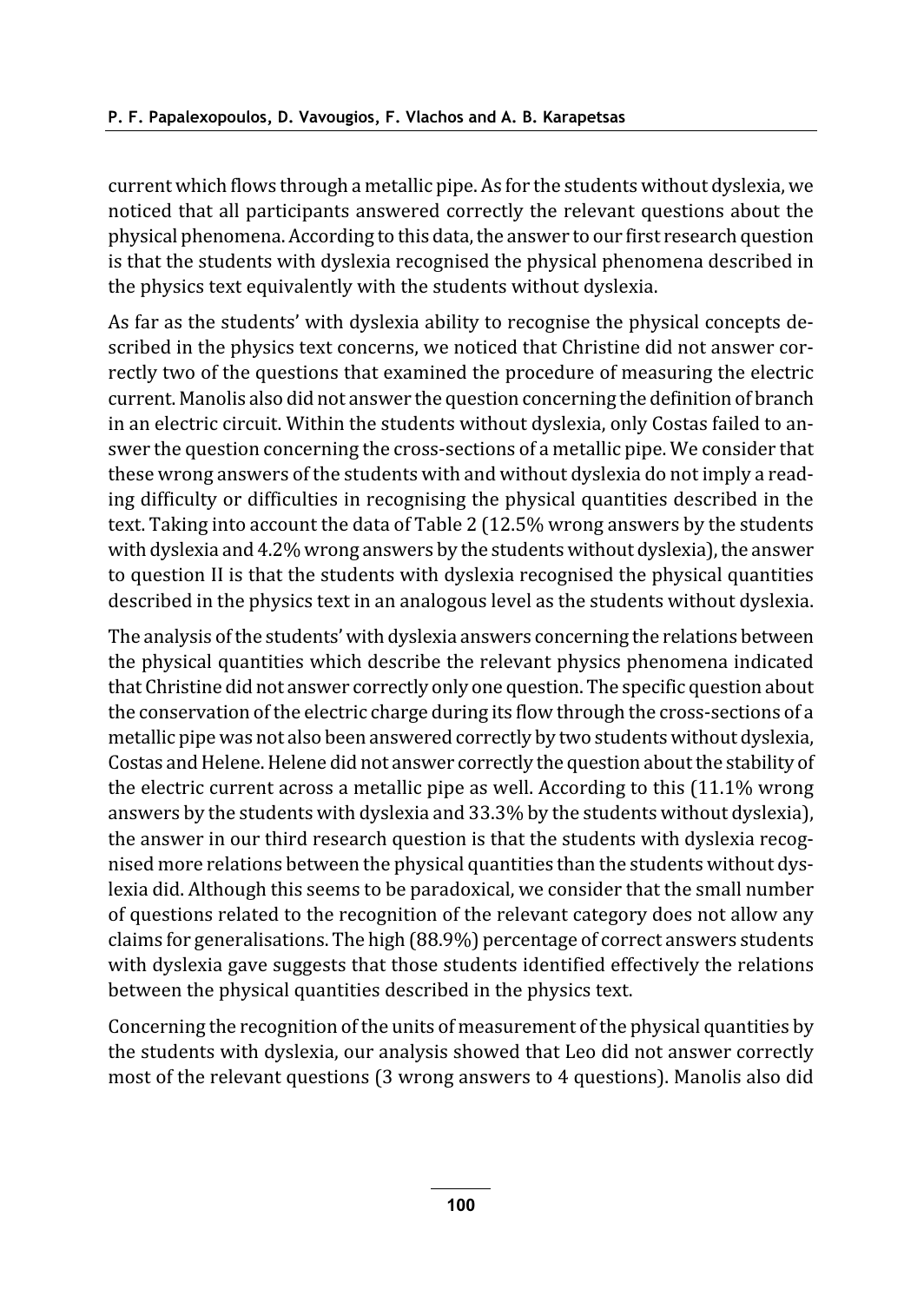not answer correctly one of the questions about the units of measurements. On the contrary, only one student without dyslexia, Apostolis, did not answer correctly one of these questions (see Table 2). Consequently, the answer to the fourth research question is that the students with dyslexia have more problems recognising the units of measurement compared to the students without dyslexia.

The fifth research question concerned possible differences among the students with dyslexia in recognising the categories of the constructed physics text such as the physical phenomena, the physical quantities, the relations between the physical quantities and the units of measurement. According to Table 2, their wrong answers are only 13.6% of the total answers. This low percentage suggests that the specific physics text which was constructed according to the aforementioned writing criteria restricted the reading difficulties. As Figure 2 shows, both Christine and Manolis had difficulties in the category of the physical quantities and both Leo and Manolis had difficulties in the category of the units of measurement. Every student with dyslexia had difficulties in more than one of the categories of recognition, (i.e. Leo confronted difficulties in the physical phenomena and in the units of measurement). The data show that the three students with dyslexia had some difficulties in recognising the physical quantities and the units of measurement of the physics text. Taking into account the fact that the wrong answers for the units of measurement are 33.3% of the total answers of the students with dyslexia while the corresponding percentage for the physical quantities is only 12.5% (see Table 2), we consider that students with dyslexia mainly confronted difficulties in recognising the units of measurement.

Analysing the data for students' difficulties in pair (i.e., a student with dyslexia to a student without dyslexia of the same gender, age, IQ, and the same achievement in physics), it seems that both Manolis and Apostolis had difficulties in the recognition of the units of measurement, both Christine and Helene had difficulties in recognising the relations between the physical quantities, but Leo and Costas did not have any common difficulties (see Figure 2). According to this data, we consider that the students with and without dyslexia in pair confronted similar difficulties. This evidence implies that the two specific categories, i.e., the units of measurement and the relations between the physical quantities, created the main difficulties in recognition for both students with and without dyslexia. A possible interpretation for this effect is the presentation of these two categories in the constructed physics text. Eventually, taking into account the small number of the questions which refer to the category of the relations between the physical quantities, we consider that the presentation of the category of the units of measurement needs to be further studied.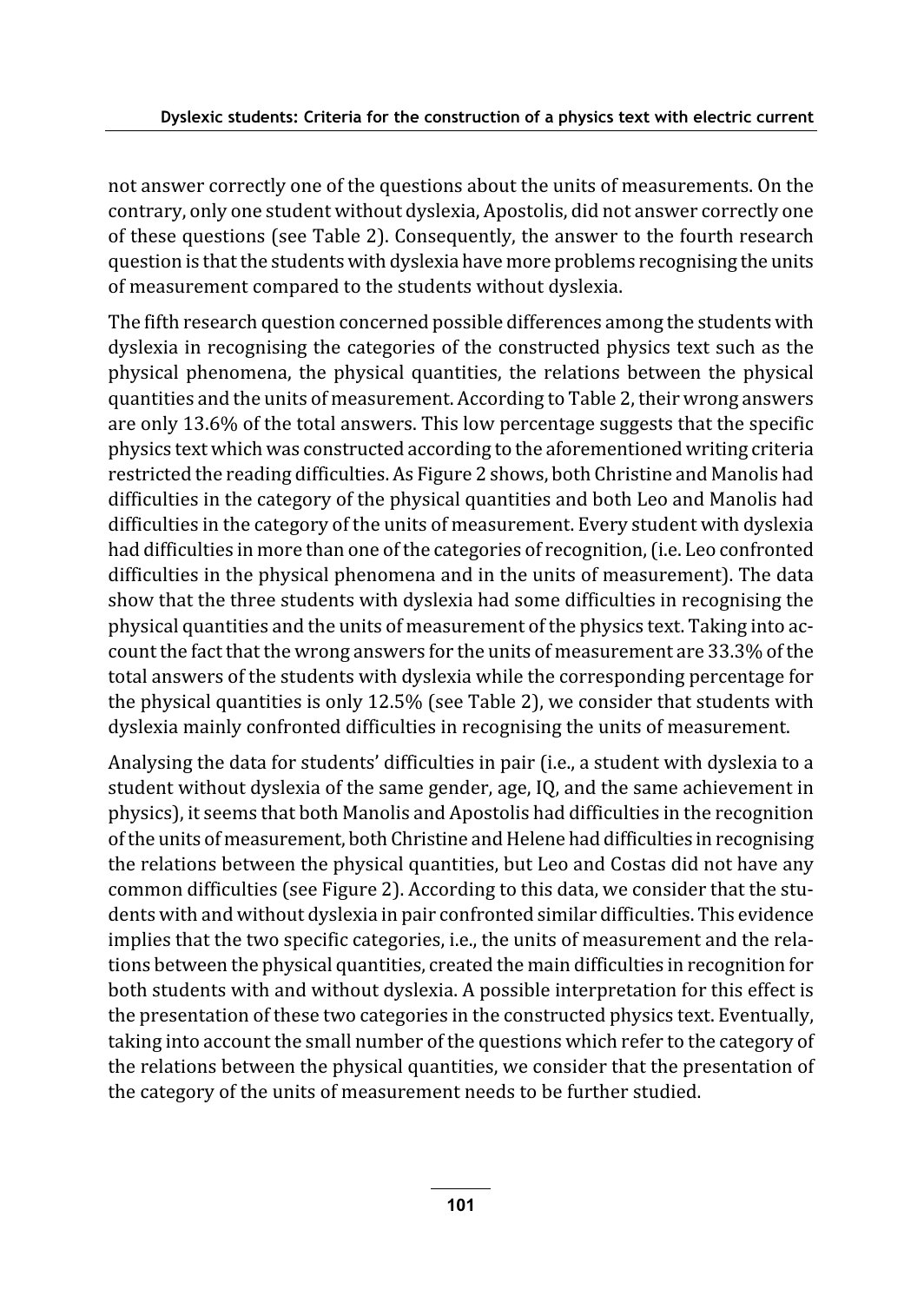

Figure 2. Categories of the physics text that the students with dyslexia (bold letters) and the students without dyslexia (unbold letters) have difficulties in recognising them

Another noticeable result, that is seen both in Table 2 and Figure 2, is that the category of the physical phenomena created very few difficulties to students with and without dyslexia. A possible interpretation is that the physical phenomena constitute the primary approach of physics for the description of the phenomena of nature. The other three categories, (i.e. the physical quantities, the relations between these quantities and the units of measurement), constitute the necessary tools for physics in order to describe and explain explicitly the physical phenomena; therefore, it is expected to be recognised with enhanced difficulties. However, we consider that this discrimination and hierarchy of the categories constitutes a new research question for further investigation.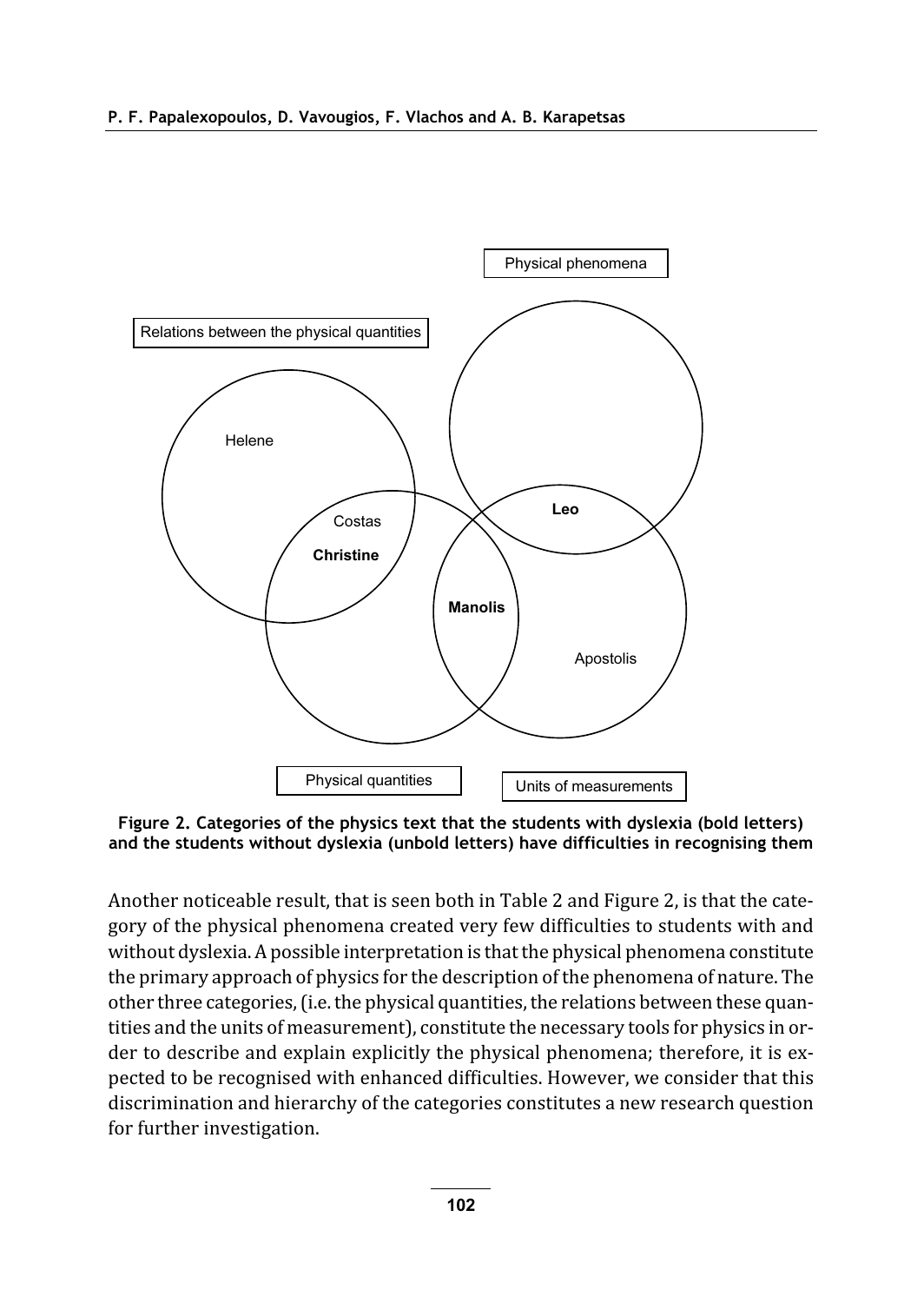The answer to the fifth research question is that students with dyslexia have difficulties in recognising the units of measurement and the physical quantities. As for the comparison of the difficulties in pair (students with dyslexia to students without dyslexia) we consider that they have equal difficulties in recognising and understanding the various categories of the physics text such as the physical phenomena, the physical quantities, and so on.

Summing up the analysis of students' answers to the questions about the effectiveness of the writing criteria, we conclude that the application of these criteria helped the students with dyslexia to encounter fewer difficulties during the reading of the physics text compared to the students without dyslexia. However, we have to notice that the presentation of the units of measurement in the physics text has to be studied further because students with dyslexia confronted with difficulties to understand them.

# **Conclusions**

In this study we assessed the effectiveness of the criteria that have been proposed for the construction of physics texts for adolescent students with dyslexia so that these texts do not create reading difficulties. More precisely, we attempted to assess the effectiveness by the accomplishment of a preliminary research for students with and without dyslexia. The two groups of students read the constructed physics text that had been written according to the writing criteria and we assigned the students' comprehension of the text by analysing their answers to specific questions. The results of the analysis showed that the students with dyslexia recognised the physical phenomena, the physical quantities and the relations between the physical quantities that are described in the constructed physics text at least in the same level as the students without dyslexia did. On the contrary, the students with dyslexia had some difficulties in recognising the units of measurement compared to the students without dyslexia. According to these results we consider that a physics text which a) includes words familiar to the students with dyslexia, b) includes pictures containing information of the verbal part and having specific characteristics (rough drawing and so on), and c) emphasizes the basic concepts, could help students with dyslexia to overcome reading difficulties. The physics text that has been constructed according to these criteria seems also to activate adolescent students' with dyslexia and poor mnemonic function in reading, and help them to comprehend the content at the same degree compared with the students without dyslexia. In general, the results of the research showed that the writing criteria helped the specific students with dyslexia to have few difficulties with the physics text about the electric current that had been con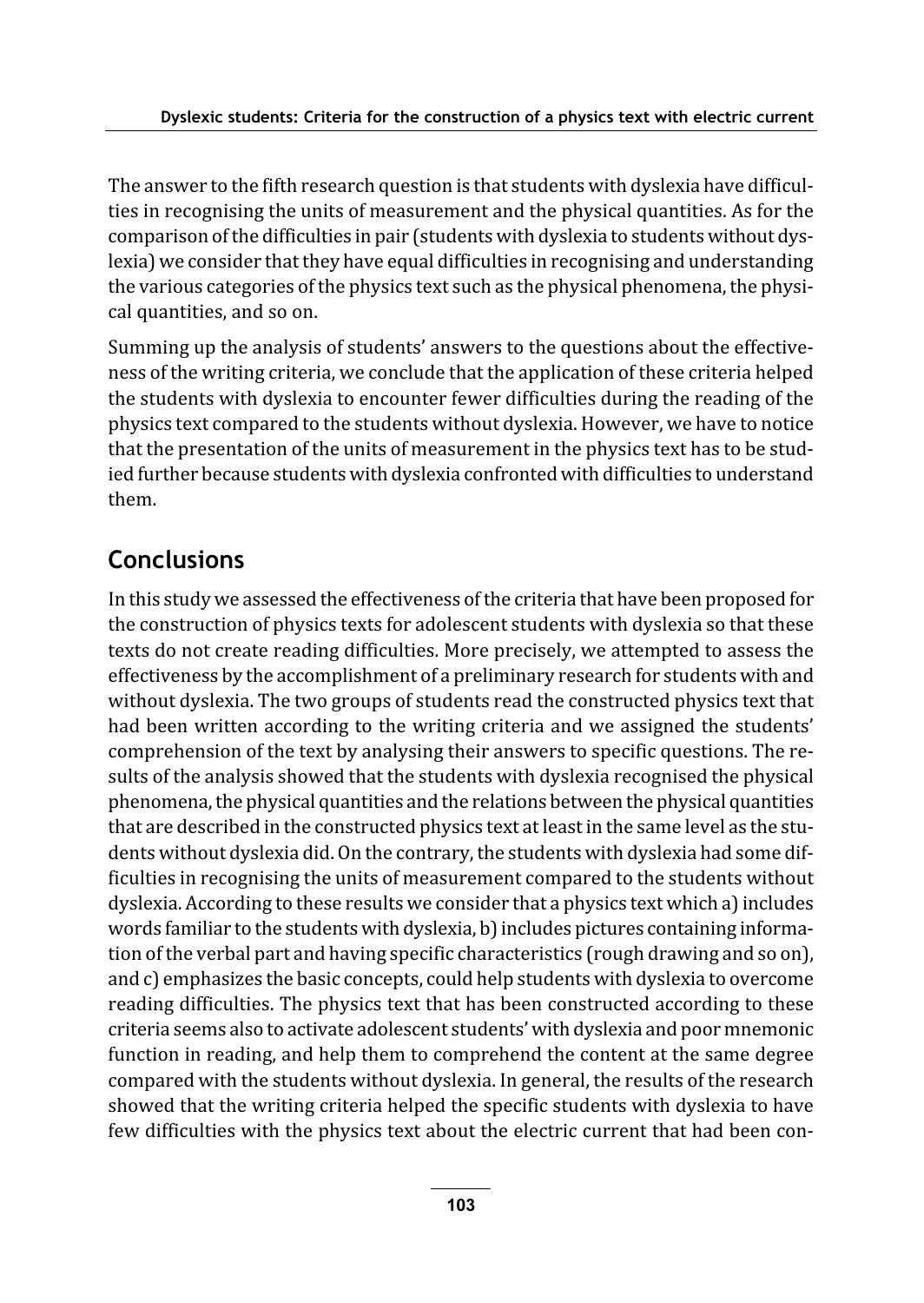structed according to these criteria. However, we consider that further research on the writing criteria could improve their effectiveness in order to reduce students' in understanding the units of measurement.

The nature of the learning disabilities and the unique characteristics for every student with dyslexia restricts any generalization without a preceding definition of students' characteristics and a systematic analysis of the content that the relevant constructing text would refer. However, we consider that the criteria, which have been proposed for the writing of a physics text, may be used by the authors of schooltextbooks and the teachers of physics who wish to provide further written material to their students with dyslexia. Moreover, we think that the writing criteria should be adjusted by the specialists and the teachers to the specific content and to the characteristics of the specific students with dyslexia that would read the text. We also consider that the criteria could be applied to the writing of science texts, which would be read by children with other kinds of intellectual disabilities in condition that they would be adjusted to the specific characteristics of these children. Overall we believe that every student with special educational needs has his own "needs" and "strengths" and every teacher has to be critical (Carr & Kemmis, 1988) in order to have successful educational results.

### **References**

- Ackerman, P. and Dykman, R. (1993), Phonological Processes, Confrontational Naming, and Immediate Memory in Dyslexia, Journal of Learning Disabilities, 26(9), 597-609.
- American Psychiatric Association (1994), Diagnostic and Statistical Manual of Mental Disorders, DSM-IV, Washington, DC: American Psychiatric Association (4th edition).
- Bakker, D. (1992), Neuropsychological Classification and Treatment of Dyslexia, Journal of Learning Disabilities, 25(2), 102-109.
- Bradley, L., and Bryant, P. (1983), Categoring sounds and learning to read: A causal connection, Nature, 301, 419-421.
- Brady, S. (1986), Short-Term Memory, Phonological Processing, and Reading Ability, Annals of Dyslexia, 36, 138-153.
- Carr, W. and Kemmis, S. (1988), Becoming Critical. Education, Knowledge and Action Research, London and Philadelphia: Taylor & Francis International Publications.
- Critchley, M. (1970), The dyslexic child, London: Heinemann Medical.
- Demb, J. B., Boynton, G. M., and Heeger, D. J. (1998). Functional magnetic resonance imaging of early visual pathways in dyslexia, Journal of Neuroscience, 18, 6939-6951.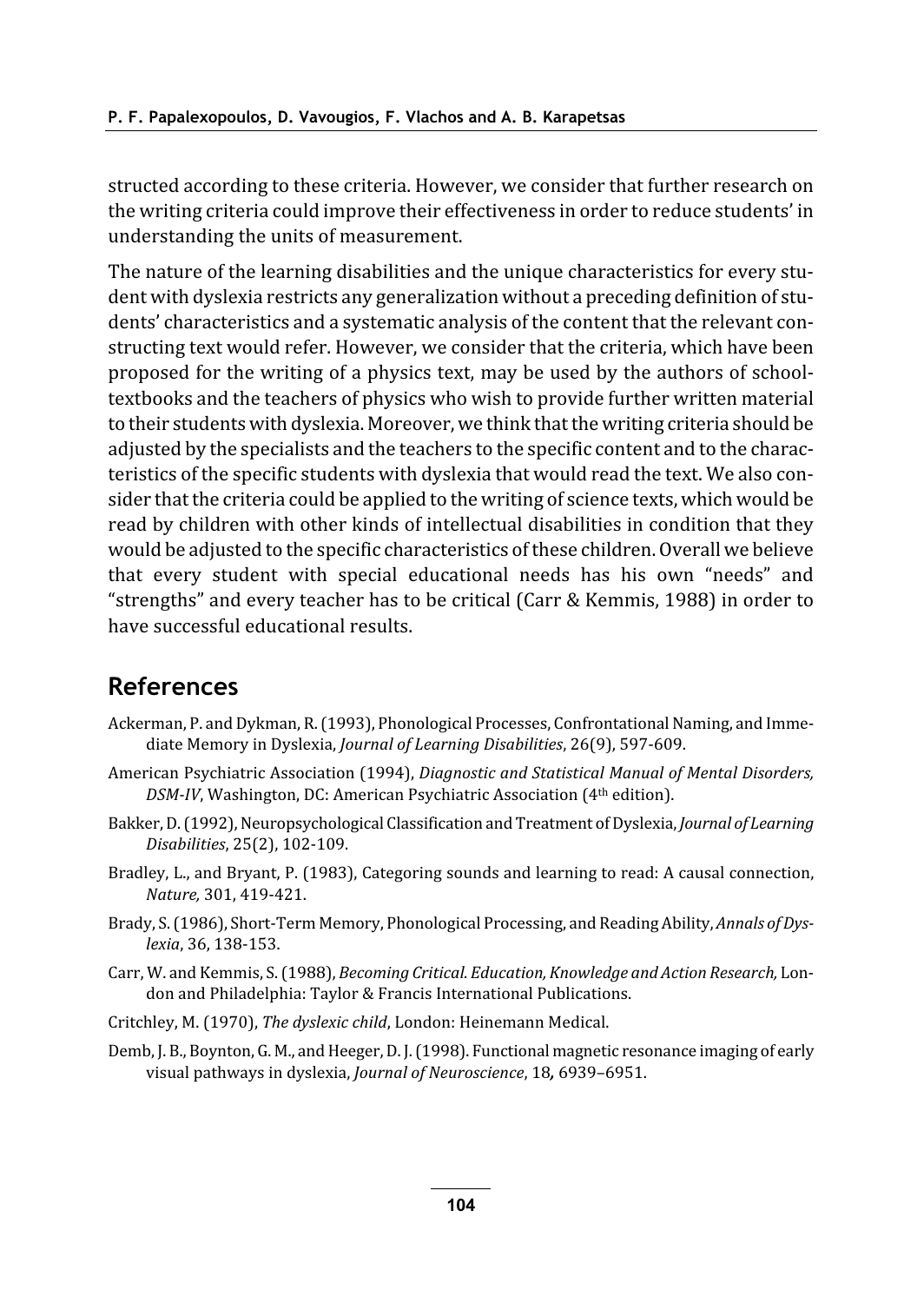- Drewniak, U. and Kunz, G.C. (1992), Verstehensrelevante Bilder in Lehrtexten: Ihre Verarbeitung, ihre Funktionen und ihre Bedeutung für die Forderung des Lernens mit Texten, Zeitschrift für Padagogische Psychologie, 6(1), 282-289.
- Fawcett, A. and Nicolson, R. (1995), Persistence of Phonological Awareness Deficits in Older Children with Dyslexia, Reading and Writing: An Interdisciplinary Journal, 7(4), 361-376.
- Fields, D. (2005), Making Memories Stick, Scientific American, 24 January 2005, http://www. sciam.com/.
- Goulandris, N., Snowling, M. and Walker, I. (2000), Is Dyslexia a Form of Specific Language Impairment? A Comparison of Dyslexia and Language Impaired Children as Adolescents, Annals of Dyslexia, 50, 103-120.
- Howes, N. L., Bigler, E., Burlingame, G. and Lawson, J. (2003), Memory Performance of Children with Dyslexia: A Comparative Analysis of Theoretical Perspectives, Journal of Learning Disabilities, 36(3), 230-246.
- Levine, D. M. (1990), *Keeping a Head in School.* Cambridge: Educators Publishing Service, Inc.
- Livingstone, M., Rosen, G., Drislane, F., & Galaburda, A. (1991). Physiological and anatomical evidence for a magnocellular defect in developmental dyslexia, *Proceedings of the National* Academy of Sciences, 88, 7943-7947.
- McCoy, L. (1988), Coping with dyslexia, The Science Teacher, 55(8), 26-27.
- Moats, L. (1996), Phonological Spelling Errors in the Writing of Dyslexic Adolescents, Reading and Writing: An Interdisciplinary Journal, 8(1), 105-119.
- Moragne, W. (1997), Dyslexia, The Millbrook Medical Library.
- Nelson, H. and Warrington, E. (1980), An Investigation of Memory Functions in Dyslexic Children, British Journal of Psychology, 71(4), 487-503.
- Newton, D. P. (1984), A Way of Classifying and Measuring Some Aspects of the Illustration Style of Textbooks, Programmed Learning and Educational Technology, 21(1), 21-27.
- Nicolson, R., Fawcett, A. and Dean, P. (2001), Developmental dyslexia: the cerebellar deficit hypothesis. Trends in Neurosciences, 24, 508-511.
- Ornstein, R. and Carstensen, L. (1991), Psychology. The Study of Human Experience, Harcourt Brace Jovanovich: New-York (3rd edition).
- Padeliadou, S. (2000), Learning disabilities and educational practice. What and Why, Athens: Ellinika Grammata (in Greek).
- Papalexopoulos, P., Vavougios, D., Vlachos, F. and Karapetsas, A. (2006), Criteria for the construction of physics text for students with dyslexia, Paper presented at the 3rd Panhellenic Conference of the Union for Science Education (EDIFE) 7-9 April, Volos, Greece.
- Rakow, S. and Gee, T. (1987), Test science, not reading, Science Teacher, 54(2), 28-31.
- Reid, D. J., Briggs, N. and Beveridge, M. (1983), The effect of picture upon the readability of a school science topic, British Journal of Educational Psychology, 53(3), 327-335.
- Seitz, S. and Scheerer, J. (1983), Learning disabilities: introduction and strategies for college teaching, U.S. Department of Education: Educational Resources Information Center (ERIC) Document Reproduction Service.